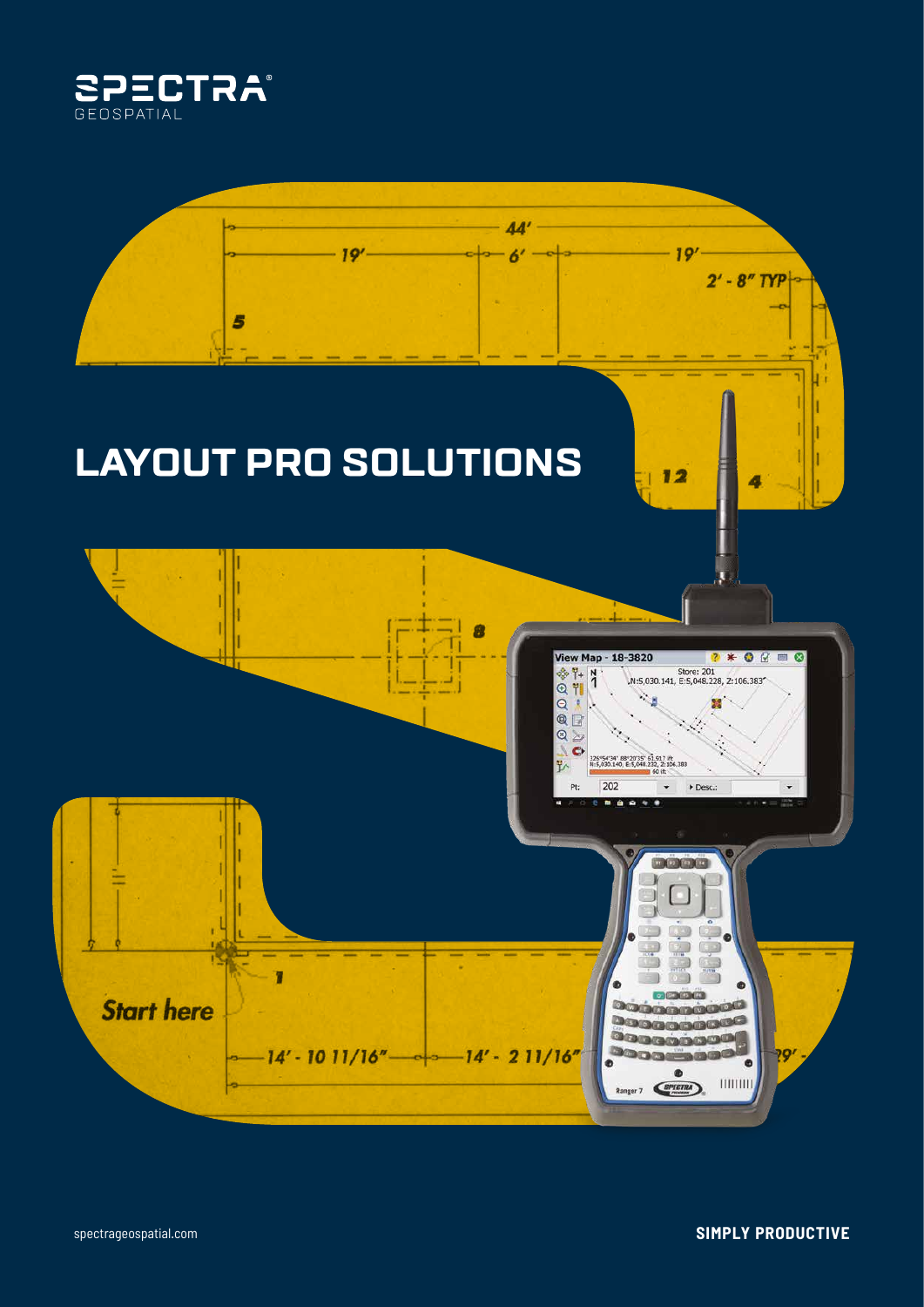# **LAYOUT PRO SOLUTIONS**

# **CONVENIENCE & POWER IN AN INNOVATIVE PACKAGE**

Layout Pro™ software offers the convenience of carrying, managing, editing, and laying out your job site blueprint while you're on the go. And this is all possible regardless of the method or instrumentation used.

The power of a simple user interface makes Layout Pro a must-have tool that will revolutionize the way you work.

- Perform layout tasks on your own with Layout Pro.
- Reduce your subcontracting to cut costs and minimize down-time.
- You can even re-lay out critical job site points if they're damaged during construction.

Plus, Layout Pro has basic site survey capabilities and allows the creation of as-built records.

Layout Pro organizes and standardizes all layout activity for your equipment from a transit and tape to a mechanical total station and even the FOCUS® 35 robotic total station. You'll see the savings in shorter training times as well as more flexibility and independence—if one instrument is unavailable, you can quickly and easily swap out for another. When used with a total station, Layout Pro provides the most significant gains in productivity, accuracy and reliability.



## **SPEED AND RELIABILITY**

Layout Pro software is a critical tool in the field of construction layout, designed to make the layout process more productive, accurate and reliable.

Layout Pro is specifically designed to meet the unique requirements of in-the-field construction layout. With Layout Pro you have the ability to input blueprint dimensions and build a digital replica of the layout plan. Then you can use Layout Pro to guide the layout of the major points, add string dimensions on the print, as well as calculate diagonals and angles. Layout Pro makes your most complex layouts – such as curves and arcs – as straightforward as any other.

# **TYPICAL LAYOUT APPLICATIONS**

#### **Concrete Forms and Anchor Bolts**

Layout complex concrete forms or anchor bolts from any location by referencing any two known points.

#### **Excavation Lines**

Layout all lines from one reference location without string lines, transits or theodolites.

#### **As-Built Checks**

Perform and record as-built checks quickly and efficiently using reflectorless measurements.

#### **Control Points and Offset Hubs**

Layout control points and offset hubs faster and more cost effectively on your own schedule.

#### **Control Lines**

Layout control lines for subcontractors faster and more accurately than with theodolites and tapes.

# **Topographical Measurements**

Collect topographical data easily and import it into third-party software for elevation and cut and fill analysis.

# **ELECTRONIC DATA**

Import a DXF file with your layout data – be it a simple building pad or an entire building. Use the easy-to-use snap features in the field to digitize points quickly and accurately. Then, use the layout tools to set those points. The DXF file will even be shown as a background to your points map so it's easy to know where you are. Layout Pro also gives you complete control over the DXF file layers so it's easy to see only the data you want to see.

Layout Pro also supports creating point patterns to represent bolt patterns or other complicated patterns. Create or edit a point pattern in the field and place that pattern on multiple center points at the same time.

# **LAYOUT PRO OFFICE**

This office software is the perfect companion tool for Layout Pro in the field. Layout Pro Office provides the necessary tools to extract points and lines from CAD drawings to use in the field. It also provides a point pattern editor to create patterns for such things as anchor bolts.

Layout Pro Office includes the same basic tools for plan design, measuring, and calculations as the field software, so it is easy to use. Layout Pro Office can then be used to transfer the files to the data collector or total station for use in the field.

# **LAYOUT WITH ROBOTIC TOTAL STATIONS**

For the highest level of productivity and flexibility, Layout Pro can be used with the FOCUS 35 robotic total station. Layout Pro on the Ranger 7 data collector with its built-in radio, provides remote control capability to your total station. All layout tasks can then be completed by just one person at the rod. Setup the instrument, connect to it with the radio using the Ranger 7 and Layout Pro, and you're ready to layout points. In this one-person operation, the robotic total station will track you and update measurement information at the prism pole – where the positioning information is required. The on-screen real-time display will guide you directly to each point.



Once you are close to the point, the display changes to a precise position display. It's easy and fast to get the rod right on the point.



One person. Fast, accurate, and reliable. The FOCUS 35 and Layout Pro make for quick work of all your layout requirements.